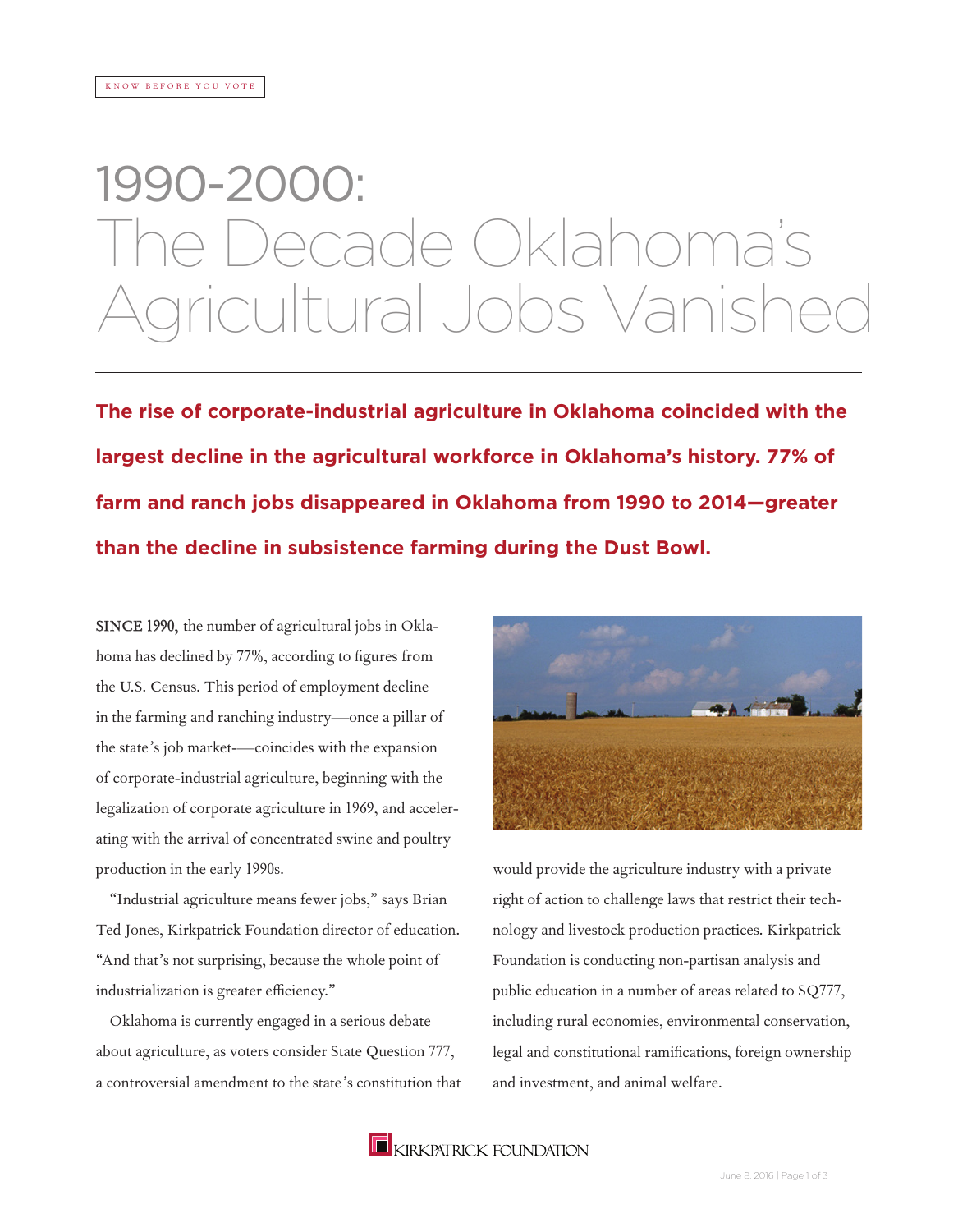

#### **Steepest 10 Year Decline in Ag Jobs in Our State's History**

"We believe the passage of State Question 777 would not improve job growth in the agricultural sector and could lead instead to more rapid decline," says Louisa McCune, the foundation's executive director.

This conclusion rests on a legal and factual analysis of SQ777's probable consequences. Because the proposed amendment would give agricultural producers expanded litigation powers, only those producers with enough resources to afford protractted litigation could effectively exploit the amendment.

"Industrial agriculture would have deep enough pockets to take advantage of 777, and smaller, family farms wouldn't. It's that simple," says Jones.

Between 1990 and 2000, the number of Oklahoma hired farm workers fell 72%, from 49,681 to 13,721. The trend continued through 2014, the most recent year for which census data is currently available, and a year when the number of Oklahoma agricultural jobs totaled 11,560.

"The decline in agricultural jobs between 1990 and 2014 is the steepest drop in farm and ranch work in Oklahoma history," says Jones.

By comparison, the 1930 census reported the total number of tenant farmers and sharecroppers at 146,384. By 1940, after ten years of economic depression and ecological devastation, the total number of tenant farmers and sharecroppers had shrunk to 102,773—a contraction of 29.79%.

"Oklahoma lost a greater percentage of middle-class ag jobs in the last twenty-five years than we lost during the Dust Bowl," says Jones.

This decline in the agricultural workforce coincides with the introduction and expansion of corporate-industrial farming in Oklahoma. From 1907 to 1969, Oklahoma operated under a consensus that the state's constitution prohibited corporations from engaging in the agricultural trade.

"That changed in 1969, when the Supreme Court decided *LeForce v. Bullard*," says Jones, "which held that the Constitution did not, in fact, prohibit corporations from engaging in the farm and ranch business. And that decision appears to have had a direct influence on the number of agricultural jobs."

From 1935 to 1969, the number of hired ag workers rose from 31,444 to 86,874. Beginning in 1969—the

**E** KIRKPATRICK FOUNDATION